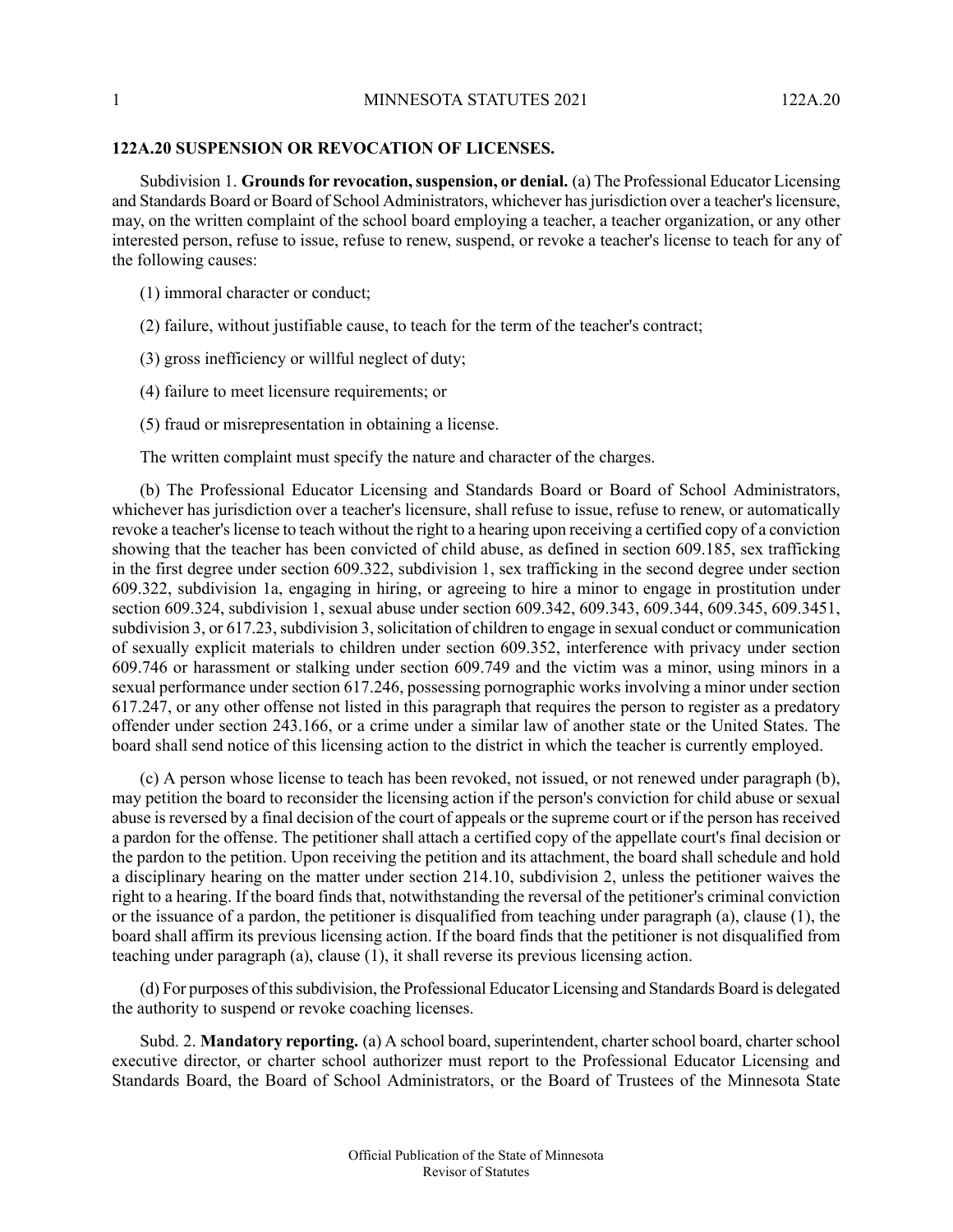Colleges and Universities, whichever has jurisdiction over the teacher's or administrator's license, when its teacher or administrator is discharged or resigns from employment after a charge is filed with the school board under section 122A.41, subdivisions 6, clauses (1), (2), and (3), and 7, or after charges are filed that are grounds for discharge under section 122A.40, subdivision 13, paragraph (a), clauses (1) to (5), or when a teacher or administrator is suspended or resigns while an investigation is pending under section 122A.40, subdivision 13, paragraph (a), clauses (1) to (5), or chapter 260E; or 122A.41, subdivisions 6, clauses (1), (2), and (3), and 7; or when a teacher or administrator is suspended without an investigation under section 122A.41, subdivisions 6, paragraph (a), clauses  $(1)$ ,  $(2)$ , and  $(3)$ , and  $7$ , or chapter 260E. The report must be made to the appropriate licensing board within ten days after the discharge, suspension, or resignation has occurred. The licensing board to which the report is made must investigate the report for violation of subdivision 1 and the reporting board, administrator, or authorizer must cooperate in the investigation. Notwithstanding any provision in chapter 13 or any law to the contrary, upon written request from the licensing board having jurisdiction over the license, a board, charter school, authorizer, charter school executive director, or school superintendent shall provide the licensing board with information about the teacher or administrator from the district's files, any termination or disciplinary proceeding, any settlement or compromise, or any investigative file. Upon written request from the appropriate licensing board, a board or school superintendent may, at the discretion of the board or school superintendent, solicit the written consent of a student and the student's parent to provide the licensing board with information that may aid the licensing board in its investigation and license proceedings. The licensing board's request need not identify a student or parent by name. The consent of the student and the student's parent must meet the requirements of chapter 13 and Code of Federal Regulations, title 34, section 99.30. The licensing board may provide a consent form to the district. Any data transmitted to any board under this section is private data under section 13.02, subdivision 12, notwithstanding any other classification of the data when it was in the possession of any other agency.

(b) The licensing board to which a report is made must transmit to the Attorney General's Office any record or data it receives under this subdivision for the sole purpose of having the Attorney General's Office assist that board in its investigation. When the Attorney General's Office has informed an employee of the appropriate licensing board in writing that grounds exist to suspend or revoke a teacher's license to teach, that licensing board must consider suspending or revoking or decline to suspend or revoke the teacher's or administrator's license within 45 days of receiving a stipulation executed by the teacher or administrator under investigation or a recommendation from an administrative law judge that disciplinary action be taken.

(c) The Professional Educator Licensing and Standards Board and Board of School Administrators must report to the appropriate law enforcement authorities a revocation, suspension, or agreement involving a loss of license, relating to a teacher or administrator's inappropriate sexual conduct with a minor. For purposes of this section, "law enforcement authority" means a police department, county sheriff, or tribal police department. A report by the Professional Educator Licensing and Standards Board to appropriate law enforcement authorities does not diminish, modify, or otherwise affect the responsibilities of a school board or any person mandated to report abuse under chapter 260E.

Subd. 3. **Immunity from liability.** A school board, its membersin their official capacity, and employees of the district run by the board are immune from civil or criminal liability for reporting or cooperating as required under subdivision 2, if their actions required under subdivision 2 are done in good faith and with due care.

History: Ex1959 c 71 art 6 s 9; Ex1967 c 25 s 6; 1969 c 869 s 1; 1971 c 155 s 1; 1973 c 749 s 6; 1975 c 271 s 6; 1976 c 222 s 15,27,208; 1980 c 345 s 6; 1986 c 444; 1989 c 97 s 1,2; 1990 c 375 s 3; 1991 c 265 art 9 s 44; 1994 c 647 art 8 s 15; 1995 c 226 art 3 s 7; 1996 c 412 art 13 s 20; 1998 c 397 art 8 s 15,101;